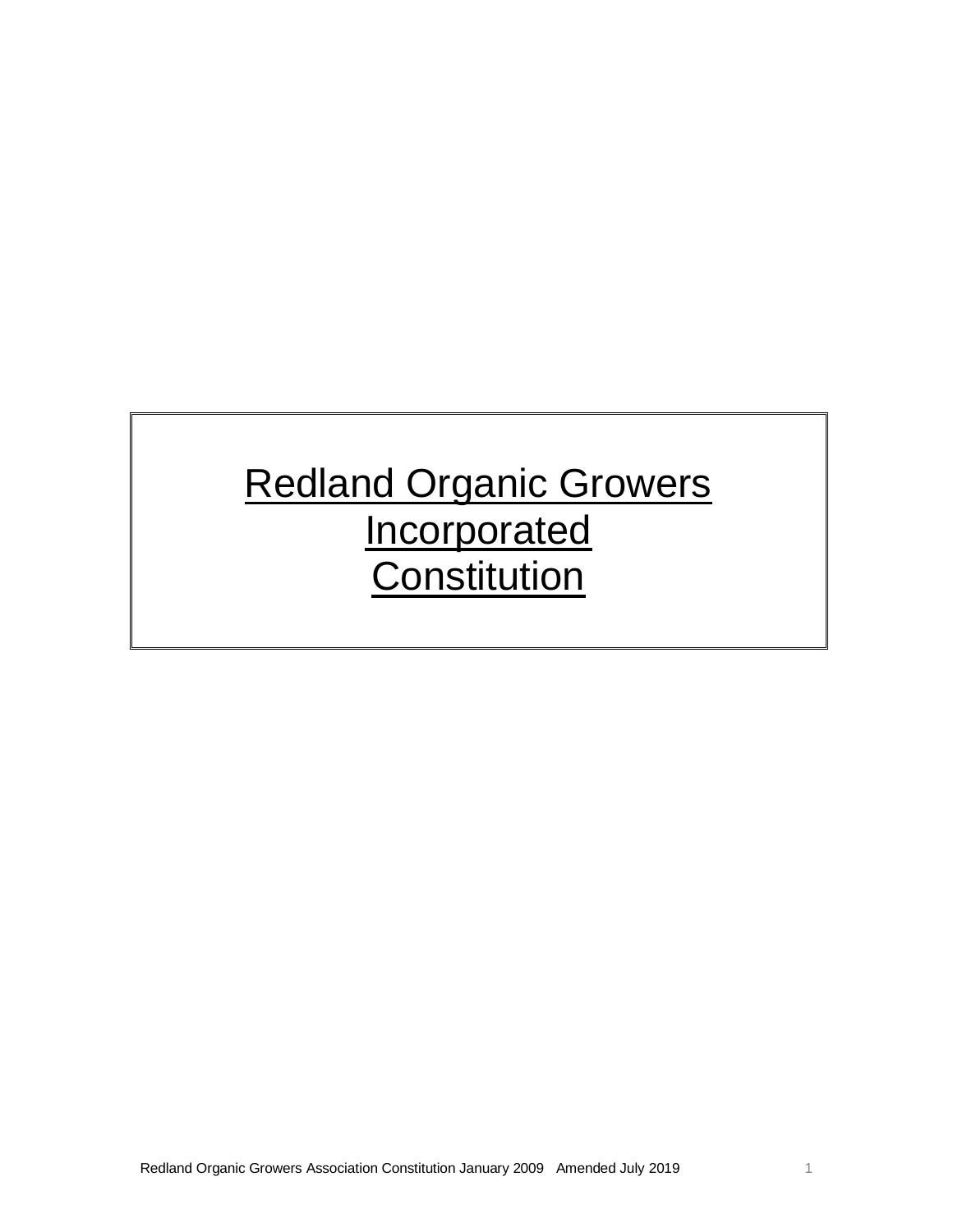# **TABLE OF CONTENTS**

| 3.              |      |  |  |
|-----------------|------|--|--|
| $\overline{4}$  |      |  |  |
|                 | 4.1  |  |  |
|                 | 4.2. |  |  |
|                 | 4.3. |  |  |
|                 | 4.4. |  |  |
|                 | 4.5. |  |  |
|                 | 4.6. |  |  |
| 5.              |      |  |  |
|                 | 5.1. |  |  |
|                 | 5.2. |  |  |
|                 | 5.3. |  |  |
| MEETINGS<br>6.  |      |  |  |
|                 | 6.1. |  |  |
|                 | 6.2. |  |  |
|                 | 6.3. |  |  |
| $7_{-}$         |      |  |  |
| 8.              |      |  |  |
| 9.              |      |  |  |
| 10 <sub>1</sub> |      |  |  |
| 11 <sub>1</sub> |      |  |  |
| 12 <sub>1</sub> |      |  |  |
| 13.             |      |  |  |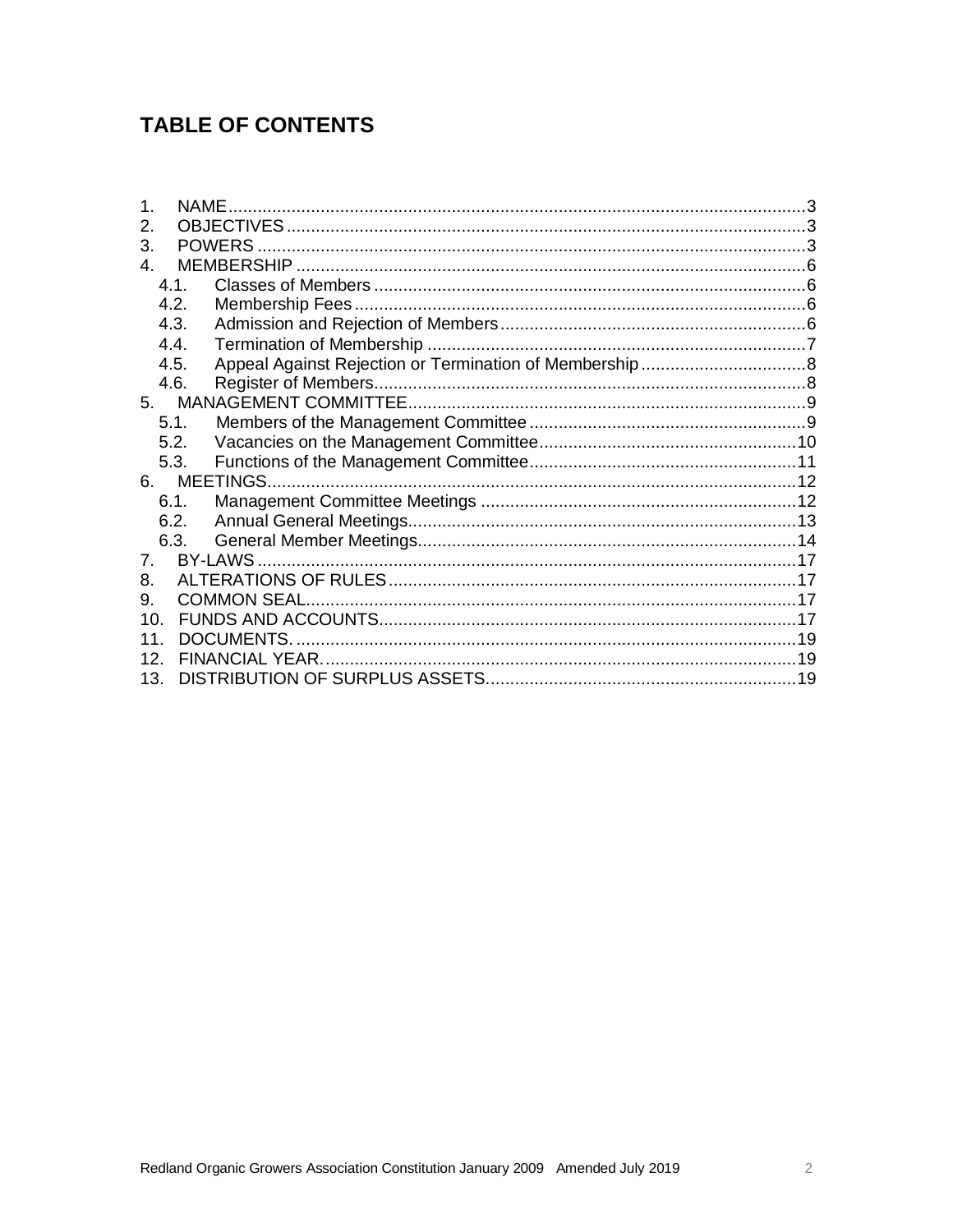### **1. NAME**

The name of the incorporated association shall be REDLAND ORGANIC GROWERS INCORPORATED (in these rules called "the Association")

# **2. OBJECTIVES**

The objectives of the Redland Organic Growers Inc are:

1. To advance knowledge in organic gardening and farming and in other ecologically **sustainable** techniques and methods by enabling the sharing of skills and knowledge of members and invited speakers

2. To study and research into improved methods of organic farming and gardening

3. To foster public interest in organic gardening and farming

4. To promote organic agriculture and horticulture generally and **sustainable practices which protect our natural resources**

### **3. POWERS**

The powers of the Association are:

- 1. To subscribe to, become a member of and co-operate with any other association, club or organisation, whether incorporated or not, whose objects are altogether or in part similar to those of the Association provided that the Association shall not scribe to or support with its funds any club, association or organisation which does not prohibit the distribution of its income and property among its members to an extent at least as great as that imposed on the Association under or by virtue of rule 28 (10).
- 2. In furtherance of the objects of the Association to buy, sell and deal in all kinds of articles, commodities and provisions, both liquid and solid, for the members of the Association or persons frequenting the Association's premises.
- 3. To purchase, take or lease or in exchange, hire and otherwise acquire any lands, buildings, easements or property, real and personal, and any rights or privileges which may be requisite for purpose of, or capable of being conveniently used in connection with, any of the objects of the Association: provided that in case the Association shall take or hold any property which may be subject to any trusts the Association shall only deal with the same in such manner as is allowed by law having regard to such trusts.
- 4. To enter into any arrangements with any Government or Authority that are incidental or conducive to the attainment of the objects and the exercise of the powers of the Association; to obtain from any such Government or Authority any rights, privileges and concessions which the Association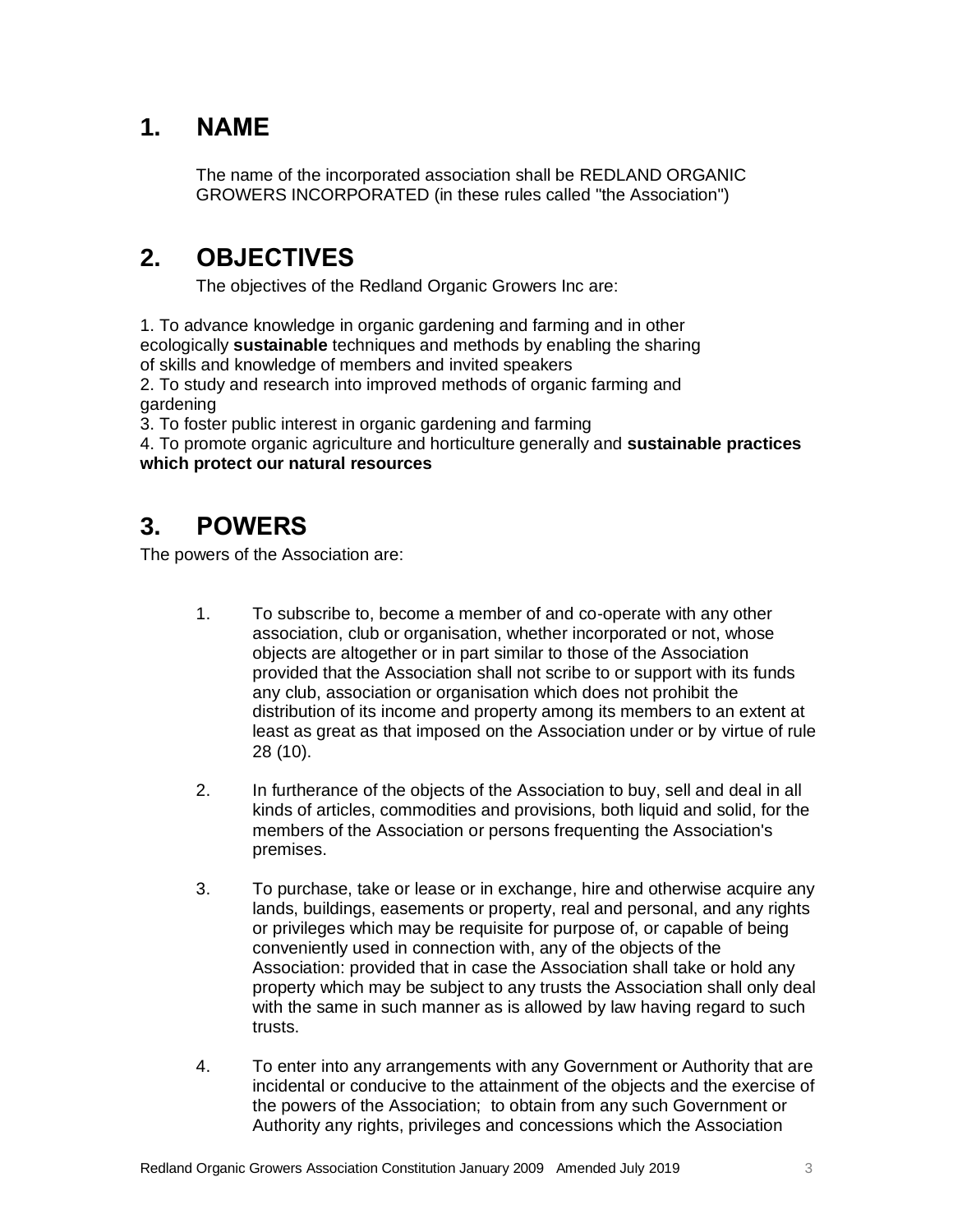may think it desirable to obtain; and to carry out, exercise and comply with any such arrangements, rights, privileges and concessions.

- 5. To appoint, employ, remove or suspend such managers, clerks, secretaries, servants, workers and other persons as may be necessary or convenient for the Association.
- 6. To remunerate any person or body corporate for services rendered, or to be rendered, and whether by way of brokerage or otherwise in placing or assisting to place or guaranteeing the placing of any unsecured notes, debentures or other securities of the incorporated association or in or about the incorporated association or promotion of the incorporated association or in the furtherance of its objects.
- 7. To construct, improve, maintain, develop, work, manage, carry out, alter or control any houses, buildings, grounds, works or conveniences which may seem calculated directly or indirectly to advance the Association's interests, and to contribute to, subsidize or otherwise assist and take part in the construction, improvement, maintenance, development, working, management, carrying out, alteration or control thereof.
- 8. To invest and deal with the money of the Association not immediately required in such a manner as may from time to time bethought fit.
- 9. To take, or otherwise acquire, and hold shares, debentures or other securities of any company or Body Corporate.
- 10. In furtherance of the objectives of the Association to lend and advance money or give credit to any person or Body Corporate: to guarantee and give guarantees or indemnities for the payment of money or the performance of contracts or obligations by any person or body corporate, and otherwise to assist any person - or body corporate.
- 11. To borrow or raise money either alone or jointly with any other person or legal entity in such manner as may be thought proper and whether upon fluctuating advance account or overdraft or otherwise to represent or secure any monies and further advances borrowed or to be borrowed alone or with others as aforesaid by notes secured or unsecured, debentures or debenture stock perpetual or other wise, or by mortgage, charge, lien or other security upon the whole or any part of the incorporated association's property or assets present or future and to purchase, redeem or pay-off any such securities.
- 12. To draw, make, accept, endorse, discount, execute and issue promissory notes, bills of exchange, bills of lading and other negotiable or transferable instruments.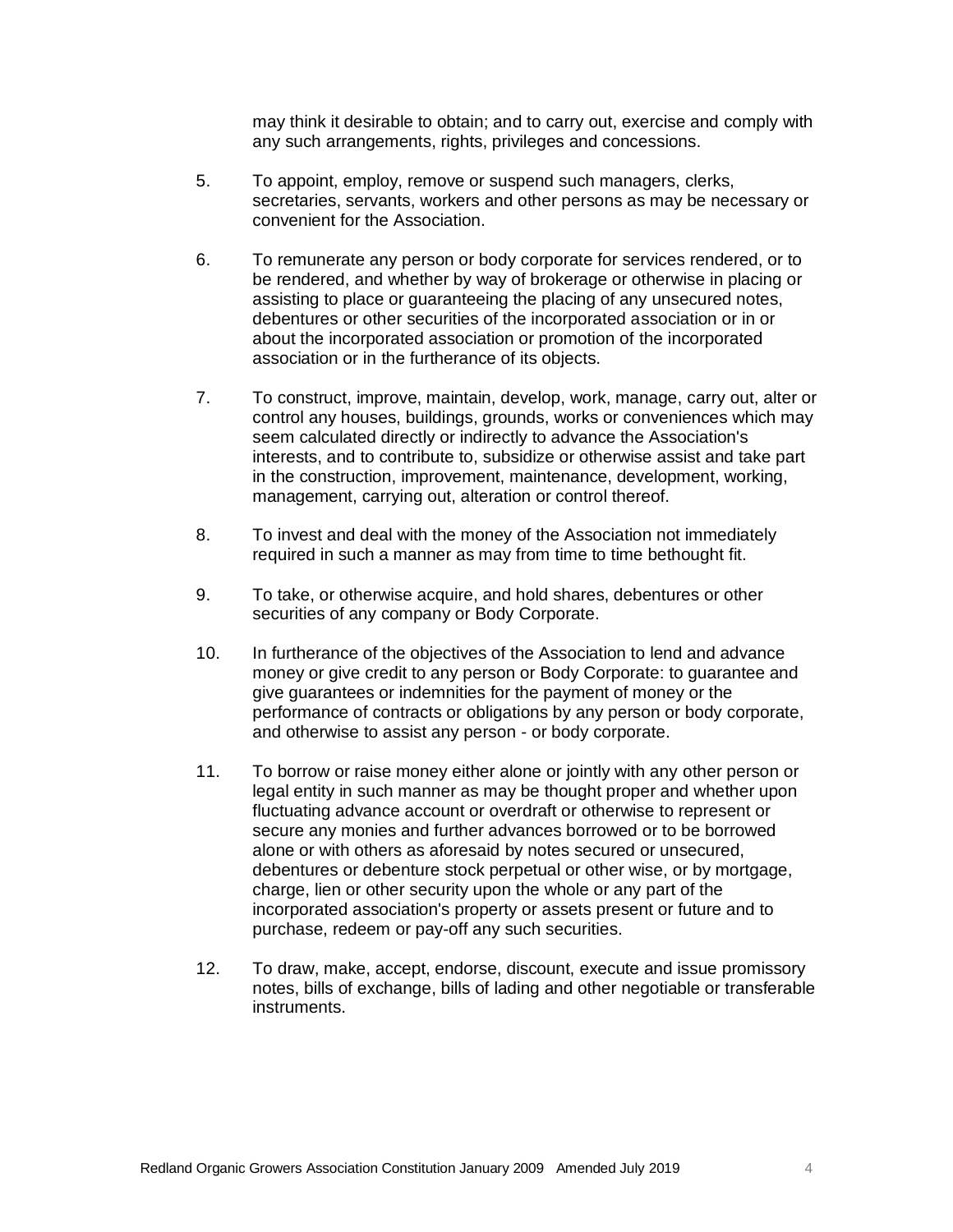- 13. In furtherance of the objects of the Association to sell, improve, manage, develop, exchange, lease, dispose of, turn to account or otherwise deal with all or any part of the property and rights of the Association.
- 14. To take or hold mortgages, liens or charges, to secure payment of the purchase price, or any unpaid balance of the purchase price, of any part of the Association's property of whatsoever kind sold by the Association, or any money due to the Association from purchasers and others.
- 15. To take any gift of property whether subject to any special trust or not, for any one (1) or more of the objects of the Association but subject always to the proviso in sub-rule (4).
- 16. To take such steps by personal or written appeals, public meetings or otherwise, as may from time to time be deemed expedient for the purpose of procuring contributions to the funds of the Association, in the shape of donations, annual subscriptions or otherwise.
- 17. To print and publish any newspapers, periodicals, books or leaflets that the Association may think desirable for the promotion of its objects.
- 18. In furtherance of the objects of the Association to amalgamate with any one (1) or more incorporated associations having objects altogether or in part similar to those of the Association and which shall prohibit the distribution of its or their income and property among its or their members to an extent at least as great as that imposed upon the Association under or by virtue of rule 28 (10).
- 19. In furtherance of the objects of the Association to purchase or otherwise acquire and undertake all or any part of the property, assets, liabilities and engagements of any one or more of the incorporated associations with which the Association is authorised to amalgamate.
- 20. In furtherance of the objects of the Association to transfer all or any part of the property, assets, liabilities and engagements of the Association to any one (1) or more of the incorporated associations with which the Association is authorised to amalgamate.
- 21. To make donations for patriotic, charitable or community purposes.
- 22. To transact any lawful business in aid of the Government of Australia in the prosecution of any war in which the Government of Australia is engaged.
- 23. To do all such things as are incidental or conducive to the attainment of the objects and the exercise of the powers of the Association.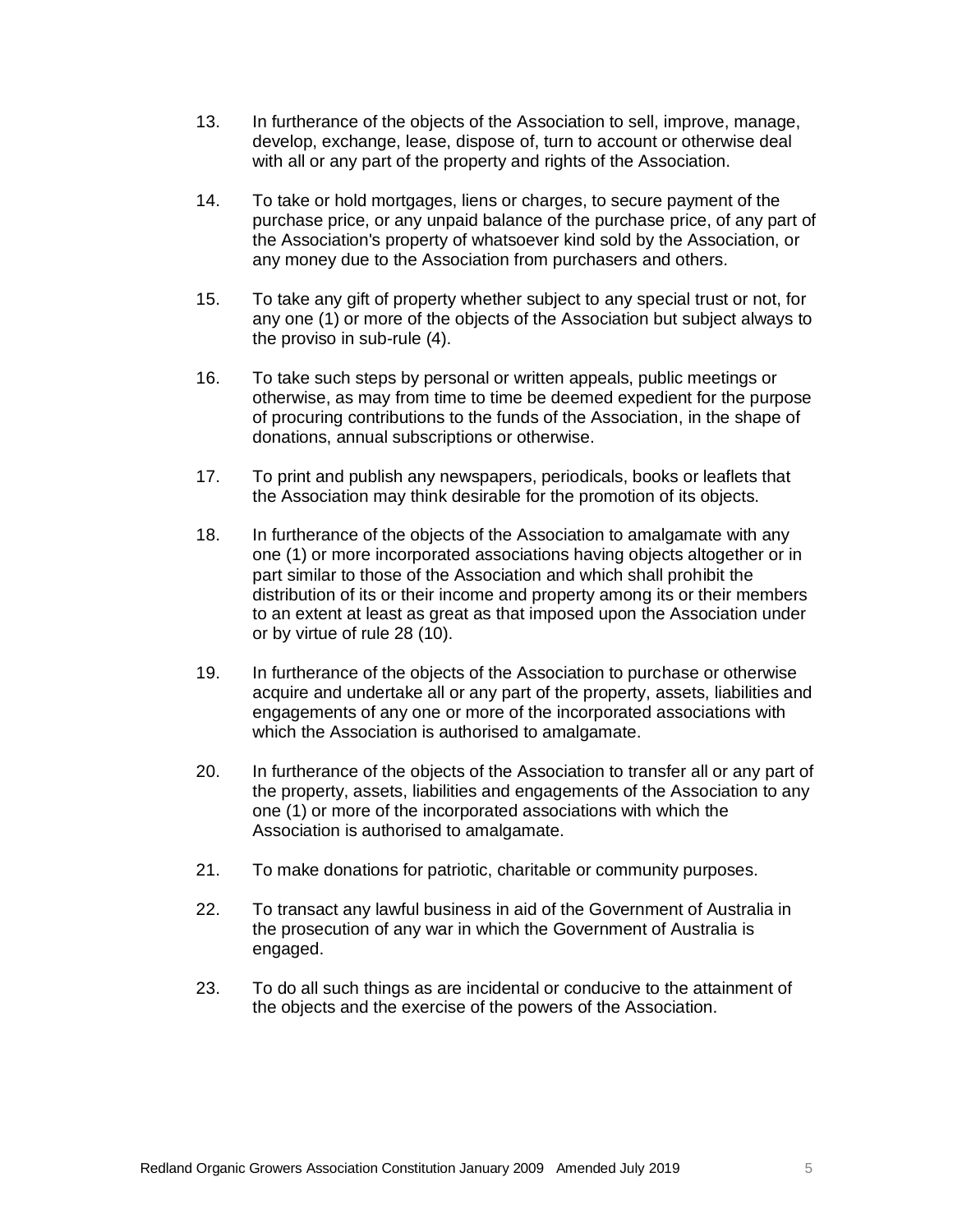### **4. MEMBERSHIP**

Membership shall be open to all persons who have an interest in organic gardening or agriculture.

#### *4.1. Classes of Members*

The membership of the Association shall consist of ordinary members, honorary members and life members.

- a) The number of ordinary members shall be unlimited.
- b) The number of honorary members shall be limited.
- c) The number of life members shall be limited.

#### *4.2. Membership Fees*

- 1. The membership fee for ordinary membership shall be such sum as determined by the members from time to time at any general meeting.
- 2. The membership fees for ordinary membership shall be payable at such time and in such manner as determined by the Management committee.

#### *4.3. Admission and Rejection of Members*

- 1. Ordinary membership shall be open to all persons and organizations interested in the aims and objectives of the Association.
- 2. An ordinary member shall be any person or organisation paying annual subscriptions.
- 3. **Single** one (1) adult one (1) newsletter one (1) vote at all official meetings

**Family** - two (2) adults residing at the same address and any children under eighteen (18) years one(1) newsletter two (2) votes at all official meetings

**Life** - one(1)adult One (1) newsletter per address One (1) vote per life member

**Honorary or Reciprocal** - can be clubs or individuals one (1) Newsletter no voting rights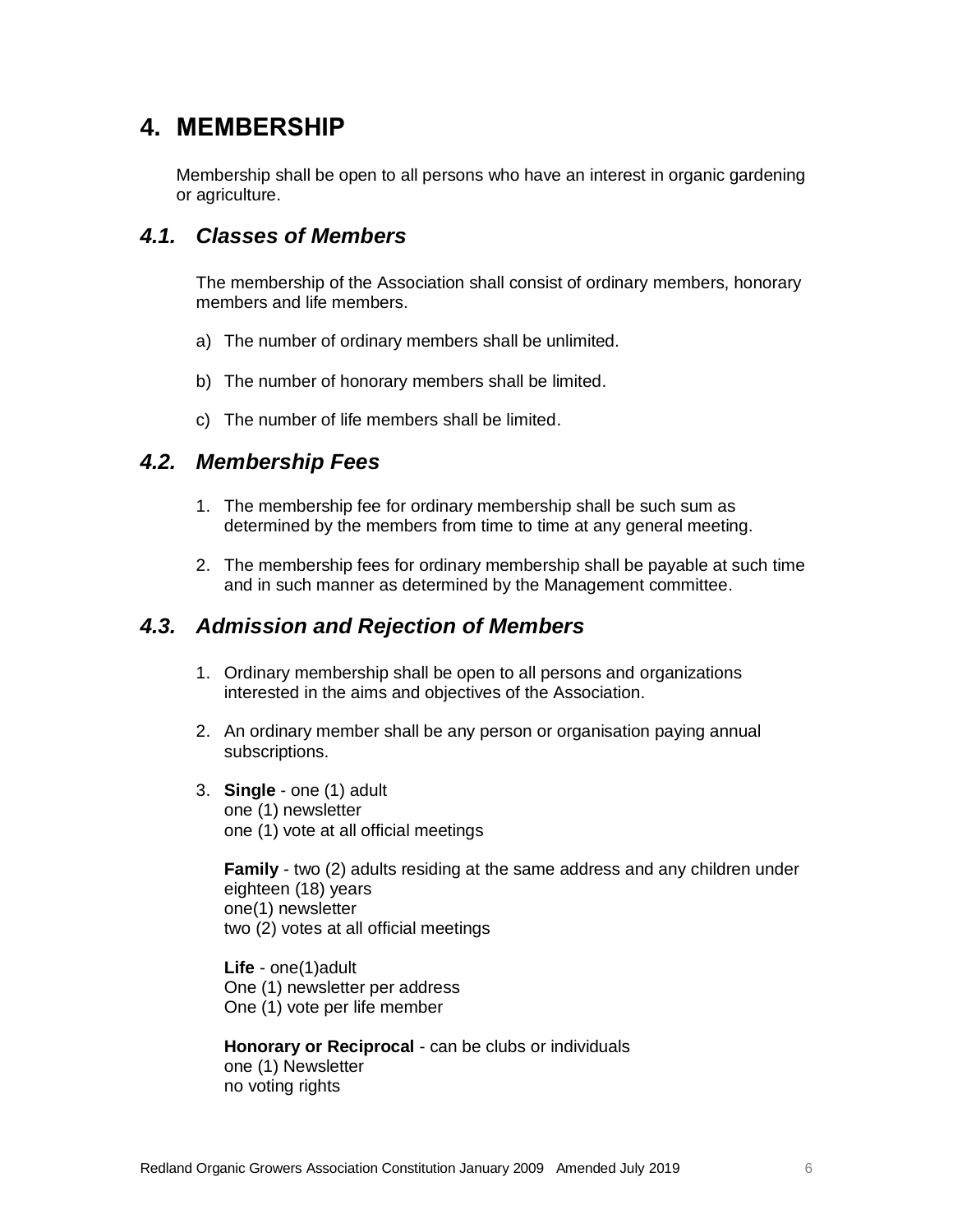- 4. Application for membership shall be made on the prescribed form as may from time to time be determined by the committee.
- 5. Annual membership fee shall be determined at each Annual General Meeting for the following year.
- 6. The membership fees are renewed annually by the  $30<sup>th</sup>$  January. Membership year is 1<sup>st</sup> January to 30<sup>th</sup> December. If not renewed by 30<sup>th</sup> January membership shall cease.
- 7. Life members shall be persons whose service to the Association in furthering its aims and objectives has earned such recognition and shall be entitled to all the privileges of members life members shall have the unanimous recommendation of the Management Committee and the approval of twothirds (2/3) of the members present at a general meeting.
- 8. Honorary or Reciprocal members, can be clubs or individuals approved by the Management Committee. They will be entitled to no voting rights and will receive one newsletter per issue.
- 9. The Management Committee has the right to disallow any person or organisation from membership of the Association provided that notice of reason be given at the meeting of the Association following that decision and providing that such decision be ratified by that meeting.
- 10. Upon the acceptance or rejection of an application for any class of membership the secretary shall forthwith give the applicant notice in writing of such acceptance or rejection.

#### *4.4. Termination of Membership*

A member may resign from the Association at any time by giving notice in writing to the secretary. Such resignation shall take effect at the time such notice is received by the secretary, unless a later date is specified in the notice when it shall take effect on that later date.

#### If a member-

(i) is convicted of an indictable offence; or

- (ii) fails to comply with any of the provisions of these rules; or
- (iii) has membership fees in arrears for a period of two months or more; or

(iv) conducts himself or herself in a manner considered to be injurious or prejudicial to the character or interests of the Association,

the Management Committee shall consider whether his or her membership shall be terminated.

The member concerned shall be given a full and fair opportunity of presenting the member's case and if the Management Committee resolves to terminate the membership it shall instruct the secretary to advise the member in writing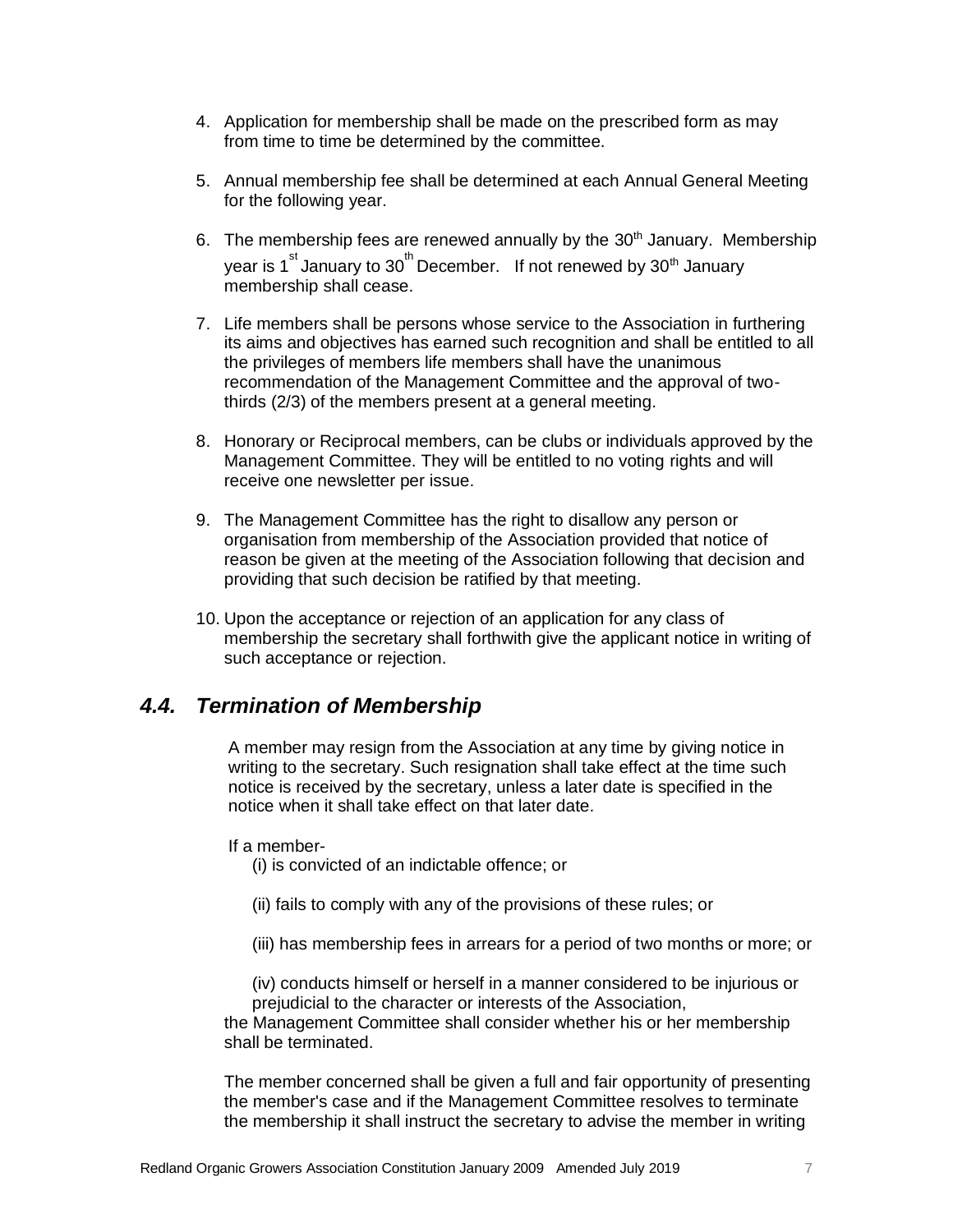accordingly.

#### *4.5. Appeal against Rejection or Termination of Membership*

A person whose application for membership has been rejected or whose membership has been terminated may within one (1) month of receiving written notification thereof, lodge with the secretary written notice of intention to appeal against the decision of the Management Committee.

Upon receipt of a notification of intention to appeal against rejection or termination of membership, the secretary shall convene within three (3) months of the date of receipt by the secretary of such notice, a general meeting to determine the appeal. At any such meeting the applicant shall be given the opportunity to fully present the applicants case and the Management Committee or those members thereof who rejected the application for membership or terminated the membership subsequently shall likewise have the opportunity of presenting its or their case. The appeal shall be determined by the vote of the members present at such meeting.

Where a person whose application is rejected, does not appeal against the decision of the Management Committee within the time prescribed by these Rules or so appeal but the appeal is unsuccessful, the secretary shall forthwith refund the amount of any fee paid.

#### *4.6. Register of Members*

The Management Committee shall cause a Register to be kept in which shall be entered the names and addresses of all members of the Association and the dates of their membership.

Particulars shall also be entered into the Register of deaths, resignations, terminations and reinstatements of memberships and any further particulars as the Management Committee or the members at any general meeting may require from time to time.

The Register shall be open for inspection at all reasonable times by any ordinary/life member previously applies to the secretary for such inspection.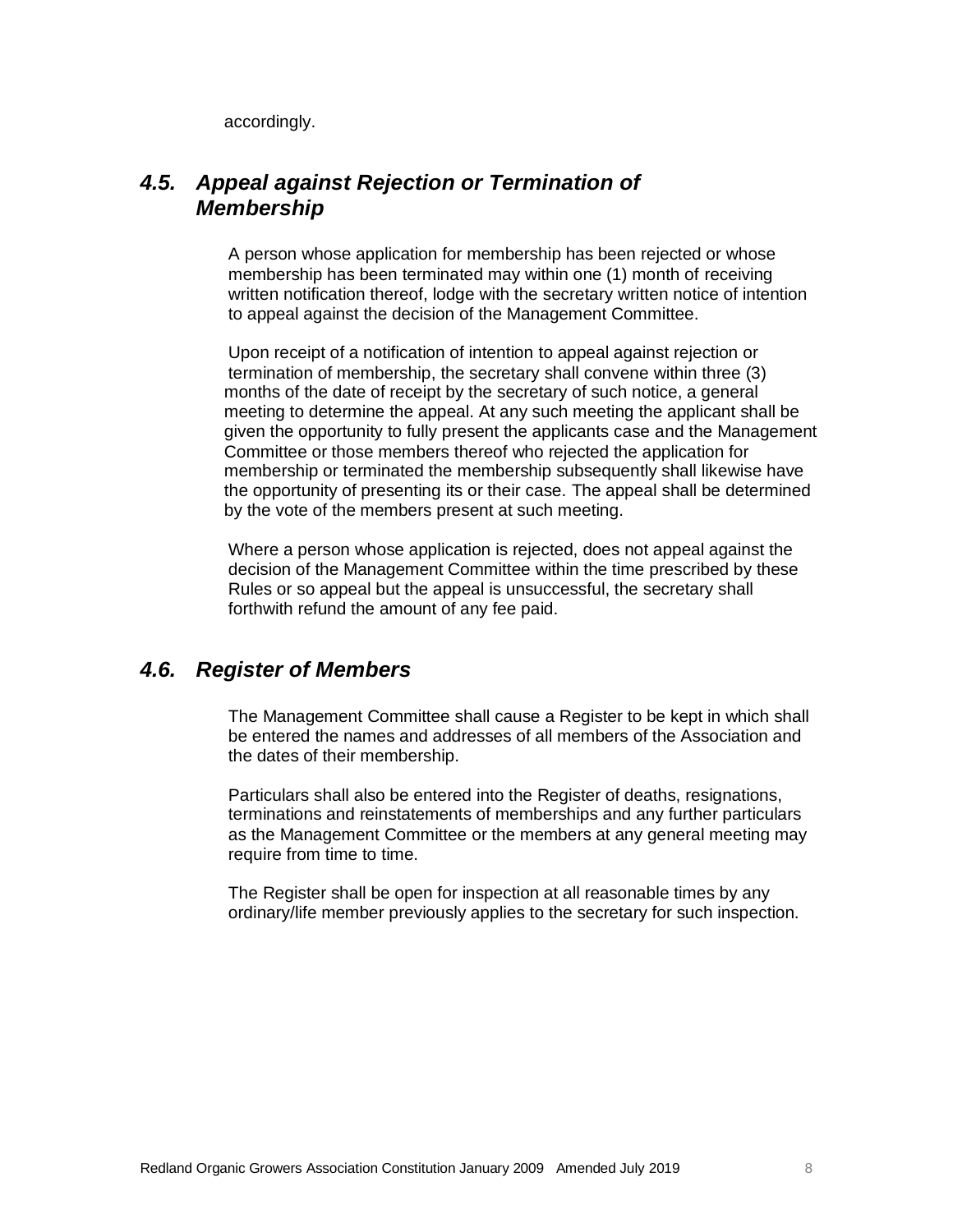### **5. MANAGEMENT COMMITTEE**

#### *5.1. Members of the Management Committee*

The Management Committee of the Association shall consist of a **President, Vice President , Secretary, Treasurer, and 4 Committee Members**, all of whom shall be ordinary/life members of the Association. All other positions to be exofficio with no voting rights at an executive meeting.

The President will act as the Chair of each meeting of the Association If the President is absent from the meeting or unwilling to act then the Vice President will chair the meeting.

The Secretary shall ensure that records of the business of the Association are kept. These include:

- a) the rules
- b) register of members
- c) record of the office holders and any trustees of the Association
- d) minutes of all general and management committee meetings
- e) all correspondence.

The Treasurer shall:-

- a) be responsible for the receipt of all moneys paid to or received by the Treasurer on behalf of the Association and shall issue receipts for those moneys in the name of the Association;
- b) pay all moneys referred to in paragraph (a) into such account or accounts of the Association as the Committee may from time to time direct;
- c) make payments from the funds of the Association with the authority of a general meeting or of the Committee and in so doing ensure that all cheques are signed in accordance with clause 15;
- d) comply on behalf of the Association with sections 25 and 26 of the Act (Associations Incorporation Act 1987) in respect of the accounting records of the Association;
- e) whenever directed to do so by the President, submit to the Committee a report, balance sheet or financial statement in accordance with that direction;
- f) have custody of all securities, books and documents of a financial nature and the accounting records of the Association

At the annual general meeting of the Association, all the members of the Management Committee, for the time being shall retire from office, but shall be eligible upon nomination for re-election.

The election of officers and other members of the Management Committee shall take place in the following manner:

- a) Any two (2) ordinary/life members of the Association shall be at liberty to nominate any other ordinary/life member to serve as an officer or other member of the Management Committee.
- b) The nomination which shall be in writing and signed by the ordinary/life member and the ordinary/life member's proposer and seconder, shall be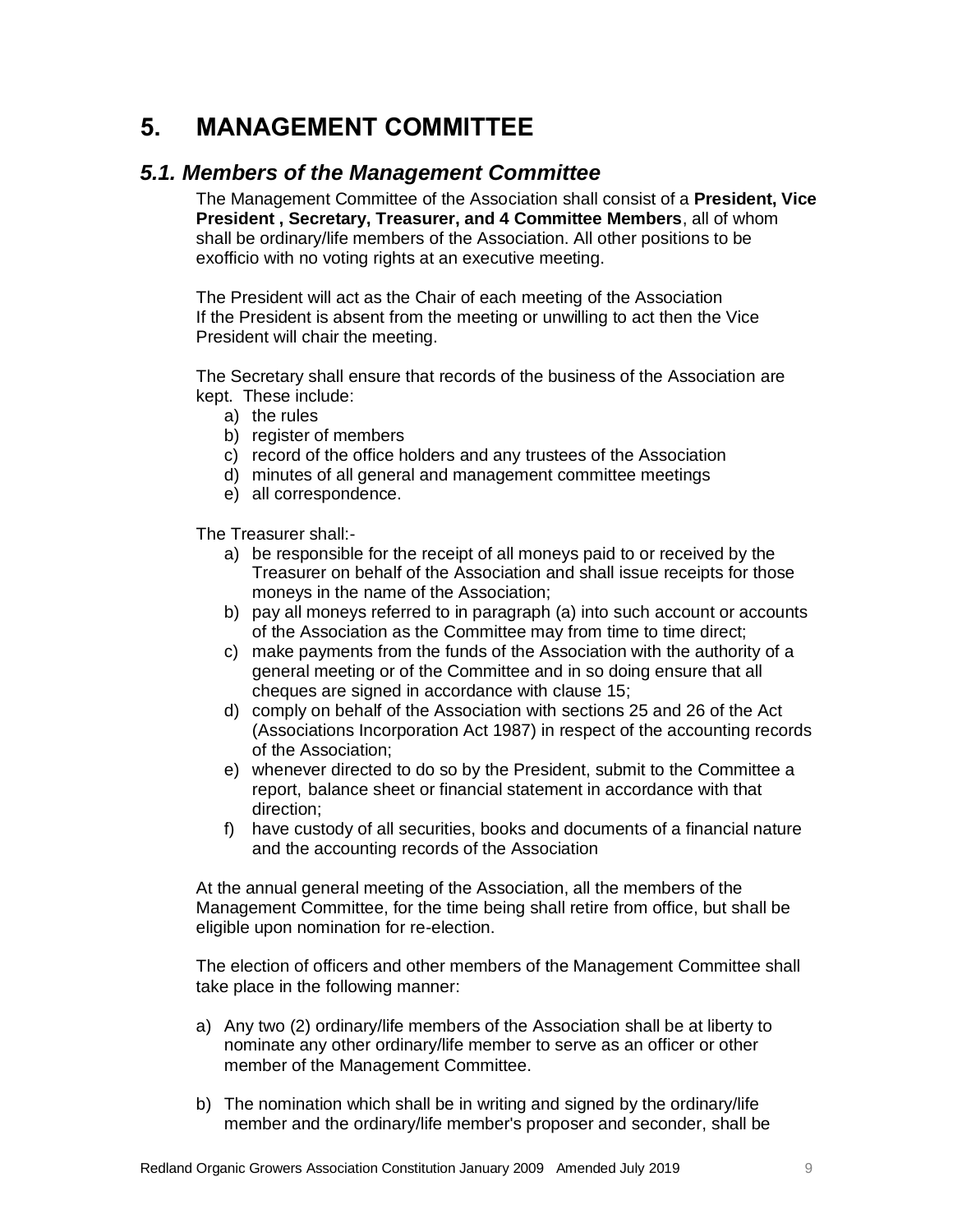lodged with the secretary at least fourteen (14) days before the annual general meeting at which the election is to take place.

- c) A list of the candidates' names in alphabetical order, with the proposers' and seconders' names, shall be posted in a conspicuous place in the office or usual place of meeting of the Association for at least seven (7) days immediately preceding the annual general meeting.
- d) Balloting lists shall be prepared containing the names of the candidates in alphabetical order, and each ordinary/life member present at the annual general meeting shall be entitled to vote for any number of such candidates not exceeding the number of vacancies.
- e) Should, at the commencement of such meeting, there be no candidate for a position, nomination of an ordinary/life member may be taken from the floor of the meeting.

Any member of the Management Committee may resign from membership of the Management Committee at any time by giving notice in writing to the secretary but such resignation shall take effect at the time such notice is received by the secretary unless a later date is specified in the notice when it shall take effect on that later date or such member may be removed from office at a general meeting of the Association where that member shall be given the opportunity to fully present the member's case. The question of removal shall be determined by the vote of the ordinary/life members present at such a general meeting.

Any member of the management committee or office bearer who is absent without a valid reason for two (2) consecutive months shall be deemed to have resigned from that position, and that position can be filled as a casual vacancy.

No member of the management committee will be appointed to any salaried office of the Association and no remuneration or any benefit in money or money's worth will be given by the Association to any member of the Management committee except for repayment of out-of-pocket expenses.

#### *5.2. Vacancies on the Management Committee*

The Management Committee shall have the power at any time to appoint any Ordinary / life member of the Association to fill any casual vacancy on the Management Committee until the next annual general meeting.

The continuing members of the Management Committee may act notwithstanding any casual vacancy in the Management Committee, but if and so long as their number is reduced below the number fixed by or pursuant to these Rules as the necessary quorum of the Management Committee, the continuing member or members may act for the purpose of increasing the number of members of the Management Committee to that number or of summoning a general meeting of the Association, but for no other purpose.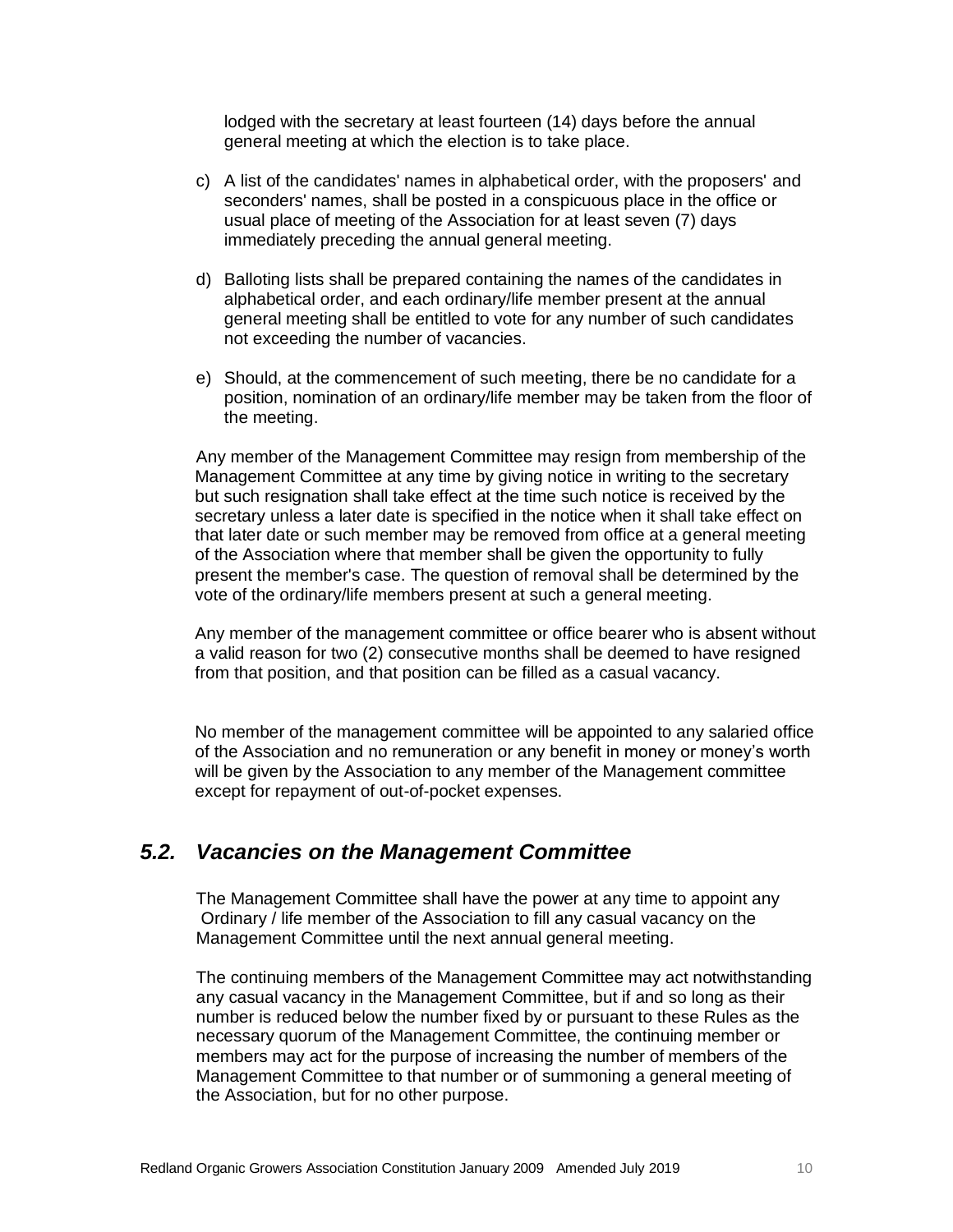#### *5.3. Functions of the Management Committee*

Except as otherwise provided by these Rules and Subject to resolutions of the ordinary/life members of the Association carried at any general meeting the Management Committee

- a) shall have the general control and management of the administration of the affairs, property and funds of the Association; and
- b) shall have authority to interpret the meaning of these Rules and any matter relating to the Association on which these Rules are silent.

The Management Committee may exercise all the powers of the Association –

- a) to borrow or raise or secure the payment of money in such manner as the members of the Association may think fit and secure the same or the payment or performance of any debt, liability, contract, guarantee or other engagement incurred or to be entered into by the Association in any way and in particular by the issue of debentures, perpetual or otherwise, charged upon all or any of the Association's property, both present and future, and to purchase, redeem or pay off any such securities;
- b) to borrow money from members at a rate of interest not exceeding interest at the rate for the time being charged by bankers in Brisbane for overdrawn accounts on money lent, whether the term of the loan be short or long, and to mortgage or charge its property or any part thereof and to issue debentures and other securities, whether outright or as security for any debt, liability or obligation of the Association, and to provide and pay off any such securities; and
- c) to invest in such manner as the ordinary/life members of the Association may from time to time determine.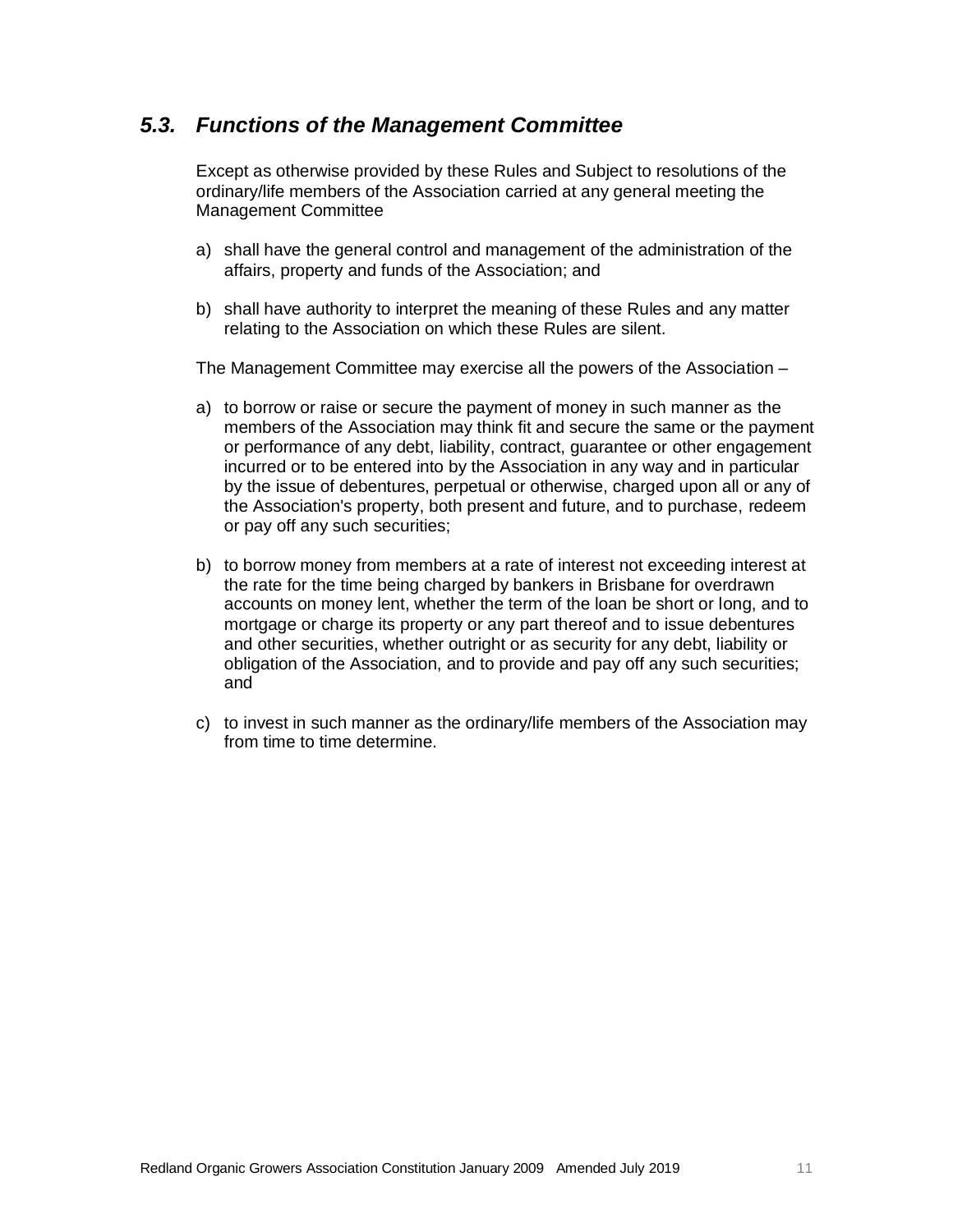### **6. MEETINGS**

#### *6.1. Management Committee Meetings*

The Management Committee shall meet at least six times each calendar year to exercise its functions.

The Management committee can meet face to face, by teleconference or by email.

A special meeting of the Management Committee shall be convened by the secretary on the requisition in writing signed by not less than one third (1/3) of the members of the Management Committee, which requisition shall clearly state the reasons why such special meeting is being convened and the nature of the business to be transacted thereat.

At every meeting of the Management Committee a simple majority of a number equal to the number of members elected and/or appointed to the Management Committee as at the close of the last general meeting of the members, shall constitute a quorum.

Subject as previously provided in this rule, the Management Committee may meet together and regulate its proceedings as it thinks fit: Provided that questions arising at any meeting of the Management Committee shall be decided by a majority of votes and, in the case of equality of votes, the question shall be deemed to be decided in the negative.

A member of the Management Committee shall not vote in respect of any contract or proposed contract with the Association in which the member is interested, or any matter arising thereout, and if the member does so vote the member's vote shall not be counted.

Not less than fourteen (14) days notice shall be given by the secretary to members of the Management Committee of any special meeting of the Management Committee. Such notice shall clearly state the nature of the business to be discussed thereat.

The president shall preside as chairperson at every meeting of the management committee, or if there is no president, or if at any meeting the president is not present within ten (10) minutes after the time appointed for holding the meeting, the vice-president shall be chairperson or if the vice-president is not at the meeting then the members may choose one of their number to be chairperson of the meeting.

If within half an hour (½hr) from the time appointed for the commencement of a Management Committee meeting a quorum is not present, the meeting, if convened upon the requisition of members of the Management Committee, shall lapse. In any other case it shall stand adjourned to the same day in the next week at the same time and place, or to such other day and at such other time and place as the Management Committee may determine, and if at the adjourned meeting, a quorum is not present within half an hour  $\frac{1}{2}$ hr) from the time appointed for the meeting, the meeting shall lapse.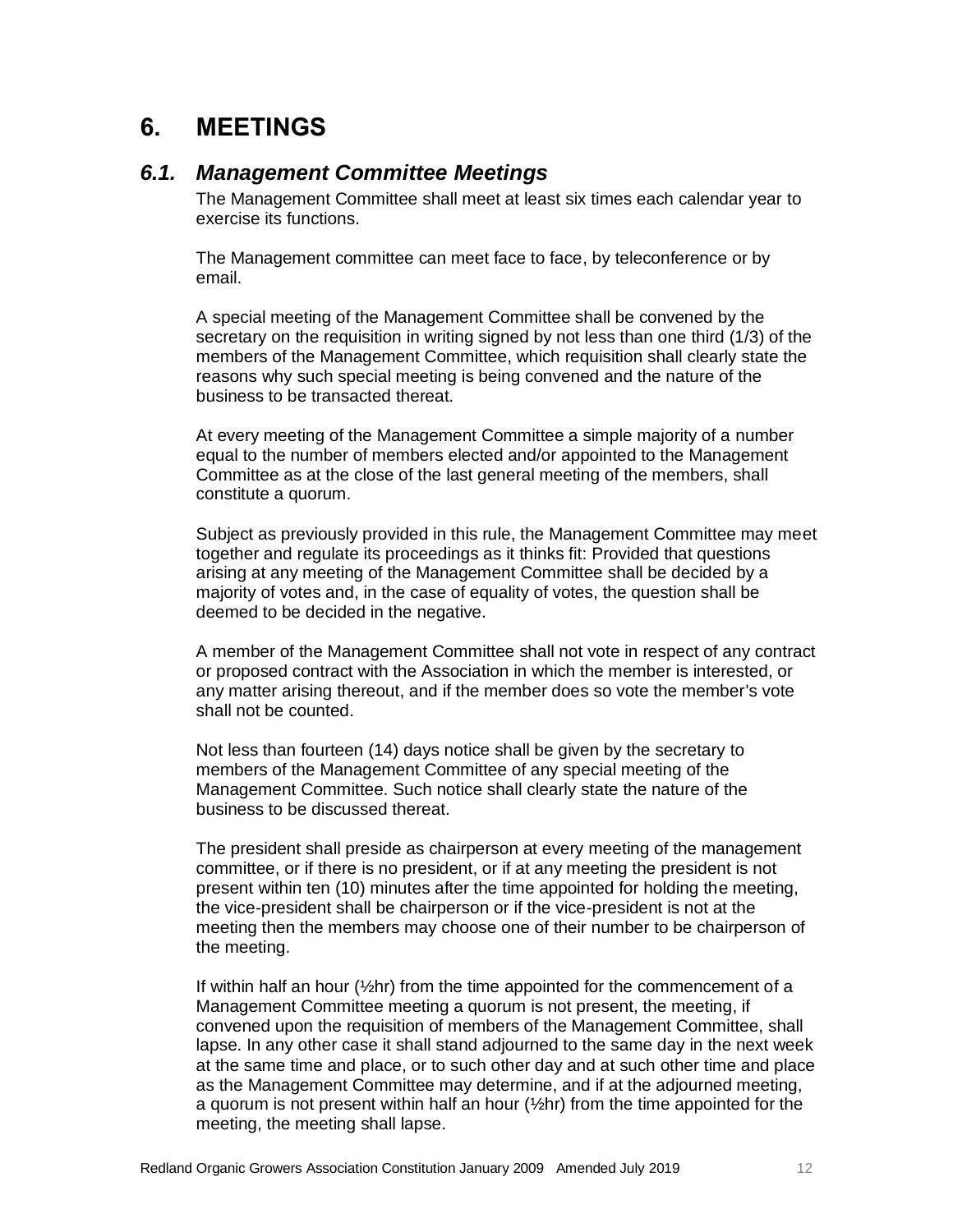The Management Committee may delegate any of its powers to a sub-committee consisting of such members of the Association as the Management Committee thinks fit. Any subcommittee so formed shall in the exercise of the powers so delegated conform to any regulations that may be imposed on it by the Management Committee.

A sub-committee may elect a chairperson of its meetings. If no such chairperson is elected, or if at any meeting the chairperson is not present within ten (10) minutes after the time appointed for holding the meeting, the members present may choose one of their number to be chairperson at the meeting.

A sub-committee may meet and adjourn as it thinks proper. Questions arising at any meeting shall be determined by a majority of votes of the members present, and in the case of an equality of votes the question shall be deemed to be decided in the negative.

All acts done by any meeting of the Management Committee or of a subcommittee or by any person acting as a member of the Management Committee shall, notwithstanding that it is afterwards discovered that there was some defect in the appointment of any such member of the Management Committee or person acting as aforesaid, or that the members of the Management Committee or any of them were disqualified, be as valid as if every such person had been duly appointed and was qualified to be a member of the Management Committee.

A resolution in writing signed by all the members of the Management Committee for the time being entitled to receive notice of a meeting of the Management Committee shall be as valid and effectual as if it had been passed at a meeting of the Management Committee duly convened and held. Any such resolution may consist of several documents in like form, each signed by one (1) or more members of the Management Committee.

#### *6.2. Annual General Meetings*

Member meetings will be held face to face.

The annual general meeting shall be held within three (3) months of the close of the financial year. The annual general meeting will usually be held at the August meeting each year.

The business to be transacted at every annual general meeting shall be:

- a) confirmation of minutes of the last AGM and any recent special general meeting
- b) the receiving of the Management Committee's report and the statement of income and expenditure, assets and liabilities and mortgages, charges and securities affecting the property of the Association for the preceding financial year.
- c) the receiving of the auditors report upon the books and accounts for the preceding financial year;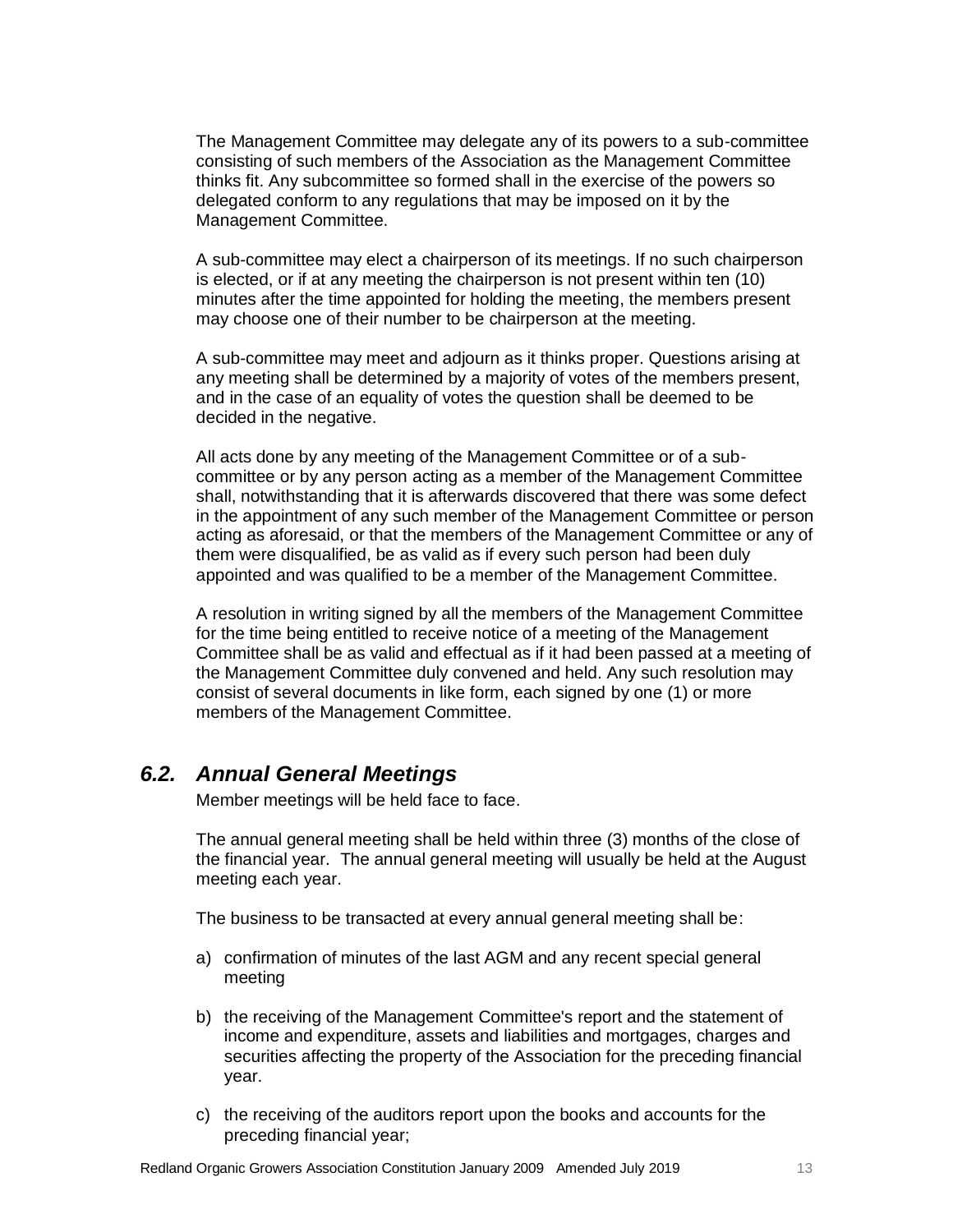- d) the election of members of the Management Committee
- e) the appointment of an auditor

The Annual General Meeting shall be empowered to alter, amend, delete or add to the constitution or rules of the Association, provided that such an alteration, amendment deletion or addition shall be given in writing to the Secretary. The alteration, amendment, deletion or addition, to be effective must be approved by at least two thirds (2/3) of the members present at the meeting.

#### *6.3. General Member Meetings*

A general member meeting shall be held at least six times each year.

At the AGM or any general meeting the number of members required to constitute a quorum shall be double the number of members presently on the Management Committee plus one (1).

No business shall be transacted at any meeting unless a quorum of ordinary/life members is present at the time when the meeting proceeds to business. For the purposes of this rule "member" includes a person attending as a proxy or as representing a corporation which is an ordinary/life member.

If within half  $(\frac{1}{2}hr)$  an hour from the time appointed for the commencement of the annual general meeting a quorum is not present, the meeting, if convened upon the requisition of members of the Management Committee or the Association, shall lapse. Reports can be given and an invited speaker may present, but no business can be undertaken.

The secretary shall convene all member meetings of the Association by giving not less than fourteen (14) days notice of any such meeting to the members of the Association.

The manner by which such notice shall be given shall be determined by the Management Committee: Provided that notice of any meeting convened for the purpose of hearing and determining the appeal of a member against the rejection or termination of his membership by the Management Committee, shall be given in writing – by post or by email. Notice of a general meeting shall clearly state the nature of the business to be discussed thereat.

Unless otherwise provided by these Rules, at every general meeting:

a) the president shall preside as chairperson or if there is no president, or if the president is not present within fifteen (15) minutes after the time appointed for the holding of the meeting or is unwilling to act, the vice-president shall be the chairperson or if the vice-president is not present or is unwilling to act, then the members present shall elect one of their number to be chairperson of the meeting;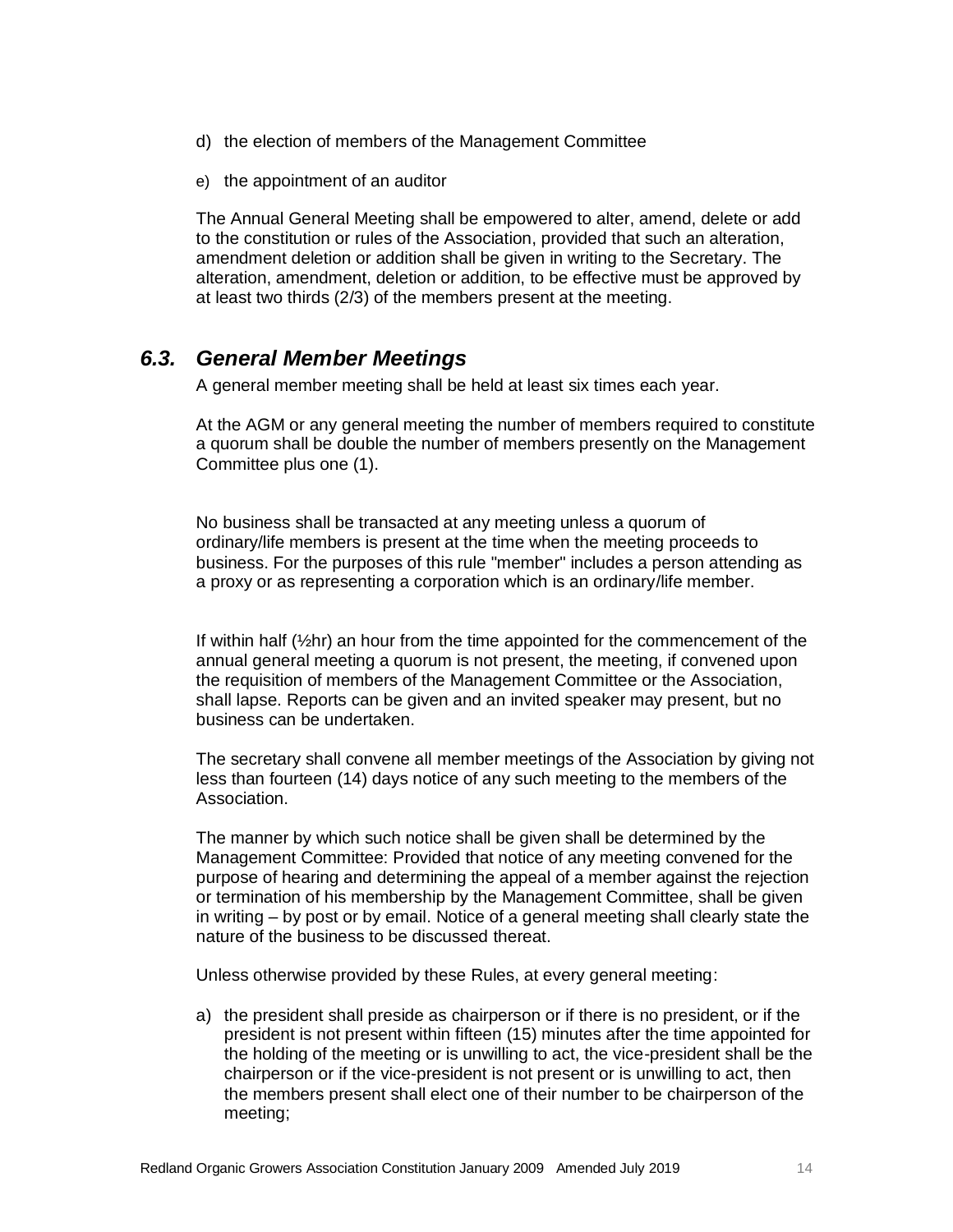- b) the chairperson shall maintain order and conduct the meeting in a proper and orderly manner;
- c) every question, matter or resolution shall be decided by a majority of votes of the ordinary/life members present;
- d) every ordinary/life member present shall be entitled to one (1) vote and in the case of an equality of votes the chairperson shall have a second or casting vote: Provided that no member shall be entitled to vote at any general meeting if the member's annual subscription is more than one (1) month in arrears at the date of the meeting;
- e) voting shall be by show of hands or a division of ordinary/life members, unless not less than one-fifth (1/5) of the members present demand a ballot, in which event there shall be a secret ballot. The chairperson shall appoint two (2) members to conduct a secret ballot in such manner as the chairperson shall determine and the result of the ballot as declared by the chairperson shall be deemed to be the resolution of the meeting at which the ballot was demanded;
- f) an ordinary/life member may vote in person or by proxy or by attorney and on a show of hands every person present who is an ordinary/life member or a representative of an ordinary/life member shall have one (1) vote and in a secret ballot every ordinary/life member present in person or by proxy or by attorney or other duly authorised representative shall have one (1) vote;
- g) the instrument appointing a proxy shall be in writing, in the common or usual form under the hand of the appointer or of their attorney duly authorised in writing or, if the appointer is a corporation, either under seal or under the hand of an officer or attorney duly authorised. A proxy may be but need not be a member of the Association. The instrument appointing a proxy shall be deemed to confer authority to demand or join in demanding a secret ballot;
- h) where it is desired to afford ordinary/life members an opportunity of voting for or against a resolution the instrument appointing a proxy shall be in the following form or a form as near thereto as circumstances permit:-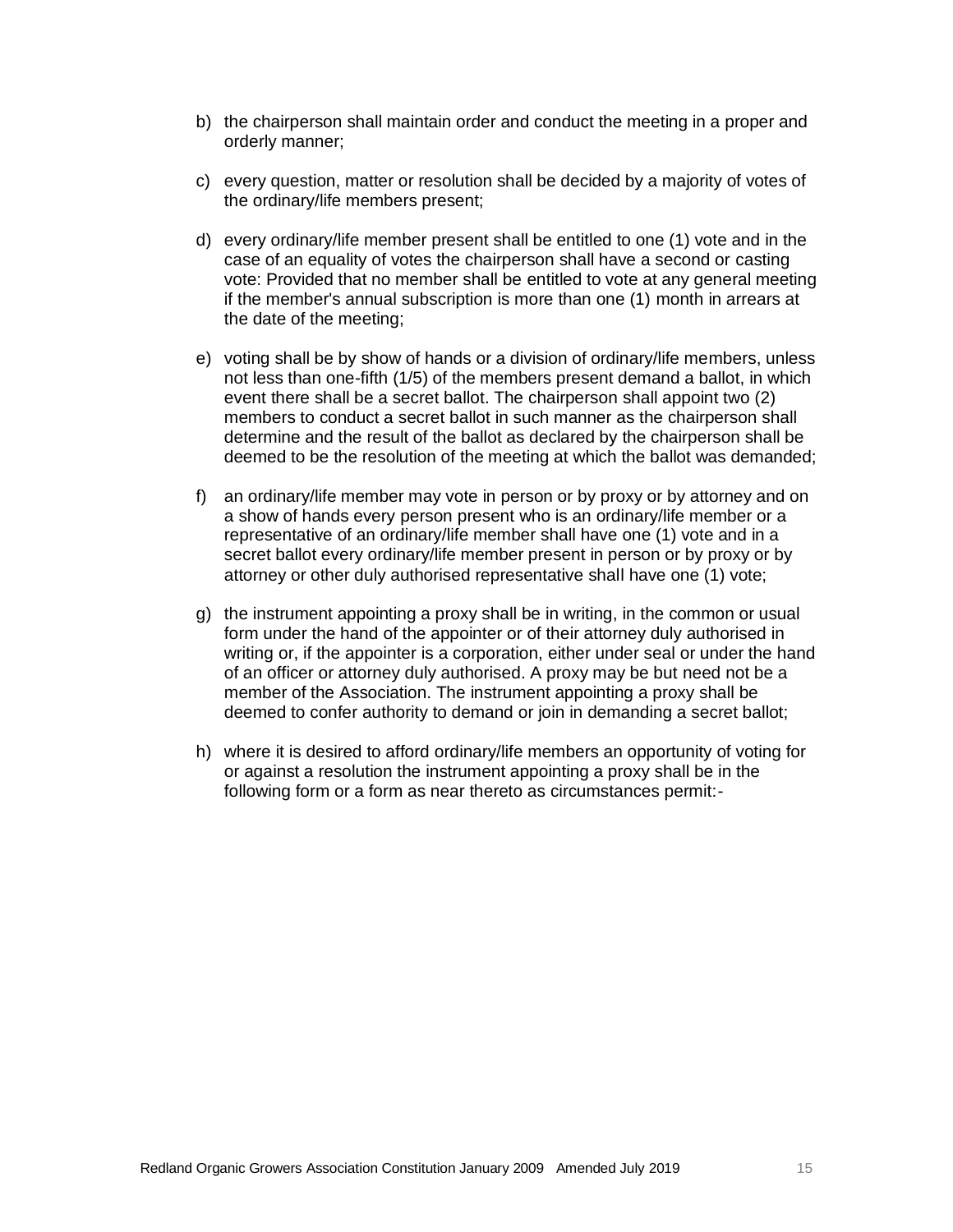|            | <u>REDLAIND URGAINIU GRUIVERS INCURPURATED.</u>                     |                                                                                          |
|------------|---------------------------------------------------------------------|------------------------------------------------------------------------------------------|
|            |                                                                     | , being a                                                                                |
|            | Ordinary/life member of the above named Association, hereby appoint |                                                                                          |
|            | nt                                                                  | of failing                                                                               |
| the member | ΩĪ                                                                  | . as mv                                                                                  |
|            |                                                                     | proxy to vote for me on my behalf at the (annual) general meeting of the Association, to |

be held on the day of 20 and at any adjournment

#### REDLAND ORGANIC GROWERS INCORPORATED.

Signed this day of 20 **Signature** 

This form is to be used \* in favour / \* against the resolution.

\* Strike out whichever is not desired.

thereof.

(Unless otherwise instructed, the proxy may vote as the proxy thinks fit.) ;

- i) the instrument appointing a proxy shall be deposited with the secretary prior to the commencement of any meeting or adjourned meeting at which the person named in the instrument proposes to vote;
- j) the secretary shall cause full and accurate minutes of all questions, matters, resolutions and other proceedings of every Management Committee meeting and general meeting to be entered in a book to be open for inspection at all reasonable times by any financial member who previously applies to the secretary for that inspection\_ For the purposes of ensuring the accuracy of the recording of such minutes, the minutes of every Management Committee meeting shall be signed by the Chairperson of that meeting or the Chairperson of the next succeeding Management Committee meeting, verifying their accuracy. Similarly, the minutes of every general meeting shall be signed by the Chairperson of that meeting or the Chairperson of the next succeeding general meeting: Provided that the minutes of any annual general meeting shall be signed by the Chairperson of that meeting or the Chairperson of the next succeeding general meeting or annual general meeting.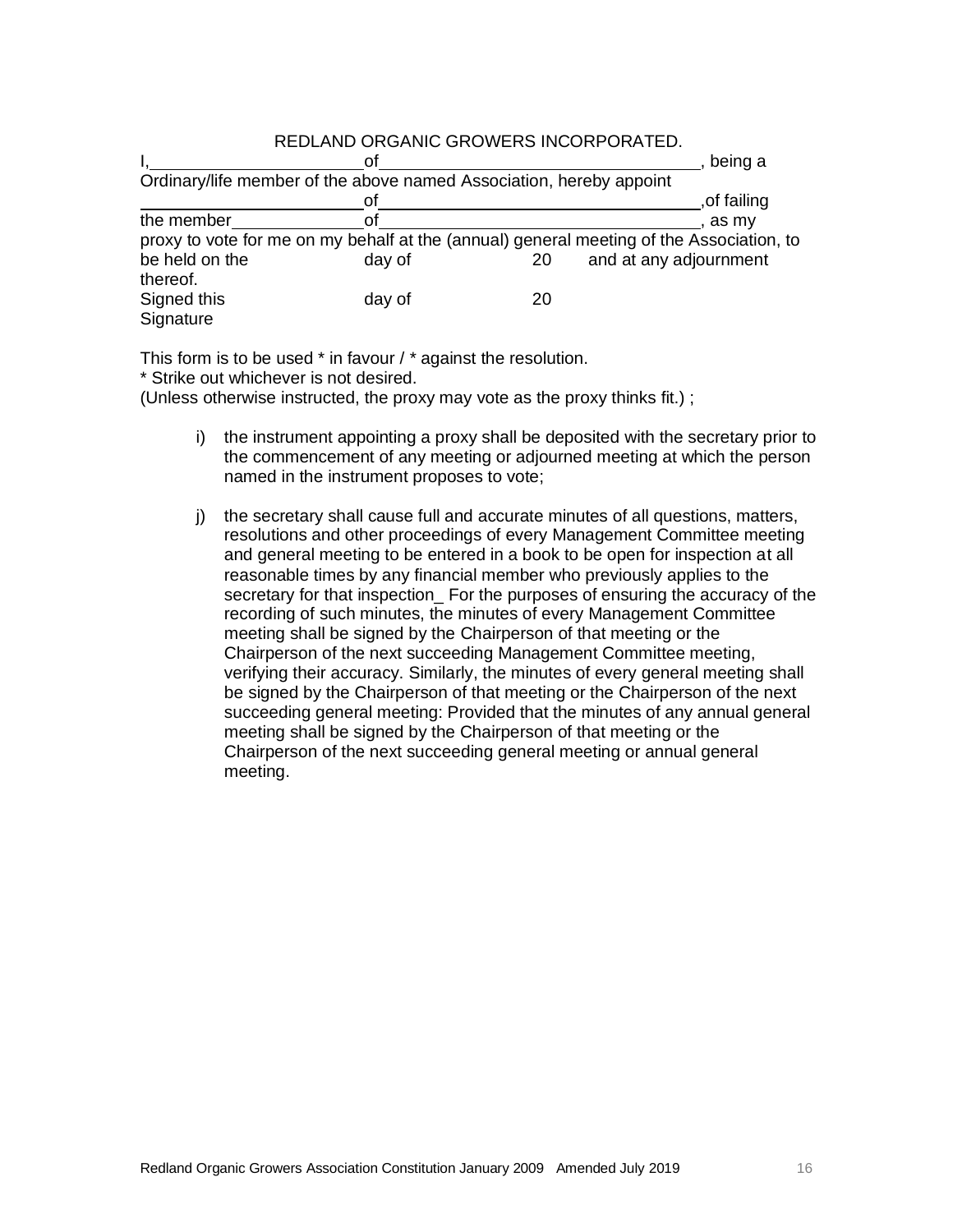# **7. BY-LAWS**

The Management Committee may from time to time make, amend or repeal bylaws, not inconsistent with these Rules, for the internal management of the Association any by-laws may be set aside by a general meeting of members,

### **8. ALTERATIONS OF RULES**

Subject to the provisions of the Associations Incorporation Act 1981, these Rules may be amended, rescinded or added to from time to time by a special resolution carried at any general meeting: However an amendment, rescission or addition is valid only if it is registered by the chief executive.

### **9. COMMON SEAL**

The Management Committee shall provide for a Common Seal and for its safe custody. The Common Seal shall only be used by the authority of the Management Committee and every instrument to which the seal is affixed shall be signed by a member of the Management Committee and shall be countersigned by the secretary or by a second member of the Management Committee or by some other person appointed by the Management Committee for the purpose.

# **10. FUNDS AND ACCOUNTS**

The funds of the Association shall be banked in the name of the Association in such bank as the Management Committee may from time to time direct.

Proper books and accounts shall be kept and maintained either in written or printed farm in the English language showing correctly the financial affairs of the Association and the particulars usually shown in books of a like nature.

All moneys shall be banked as soon as practicable after receipt thereof.

Payments of \$100.00 or more must be made by cheque **or electronic funds transfer** signed **or approved electronically** by any two (2) of the association members – (a) the President; (b) the Secretary; (c) the Treasurer; (d) member authorized by the management committee for the purpose.

Cheques shall be crossed " not negotiable" except those in payment of wages, a' petty cash recoupment's which may be open.

The amount of petty cash on hand at any time shall be no more than \$300.00, determined from time to time by the management committee

All expenditure shall be approved or ratified at a Management Committee meeting.

As soon as practicable after the end of each financial year the treasurer shall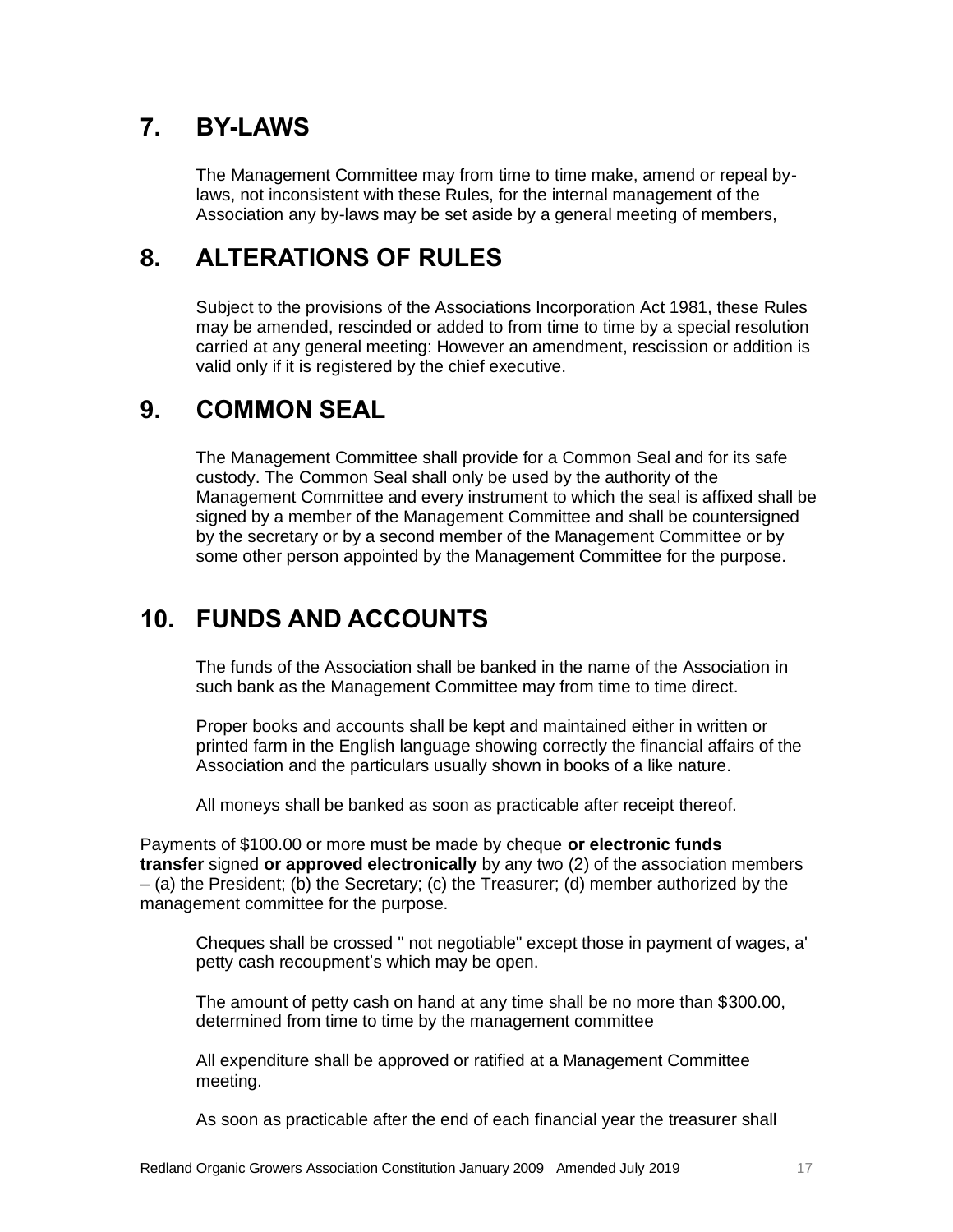cause to prepared a statement containing particulars of:

- a) the income and expenditure for the financial year just ended; and
- b) the assets and liabilities and of all mortgages, charges and securities affecting the of the Association at the close of that year.

All such statements shall be examined by the auditor who shall present a report upon such audit to the secretary prior to the holding of the annual general next following the financial year in respect of which such audit was made.

The income and property of the Association whencesoever derived shall be used and applied solely in promotion of its objects and in the exercise of its powers as set out herein and no portion thereof shall be distributed, paid or transferred directly or indirectly by way of dividend, bonus or otherwise by way of profit to or amongst the members of the Association provided that nothing herein contained shall prevent the payment in good faith of interest to any such member in respect of moneys advanced by him to the Association or otherwise owing by the Association or to any member of the Association or other person in return for any services actually rendered to the Association provided further that nothing herein contained shall be construed so as to prevent the payment or repayment to any member of out of pocket expenses, money lent, reasonable and proper charges for goods hired by the Association or reasonable and proper rent for premises demised or let to the Association.